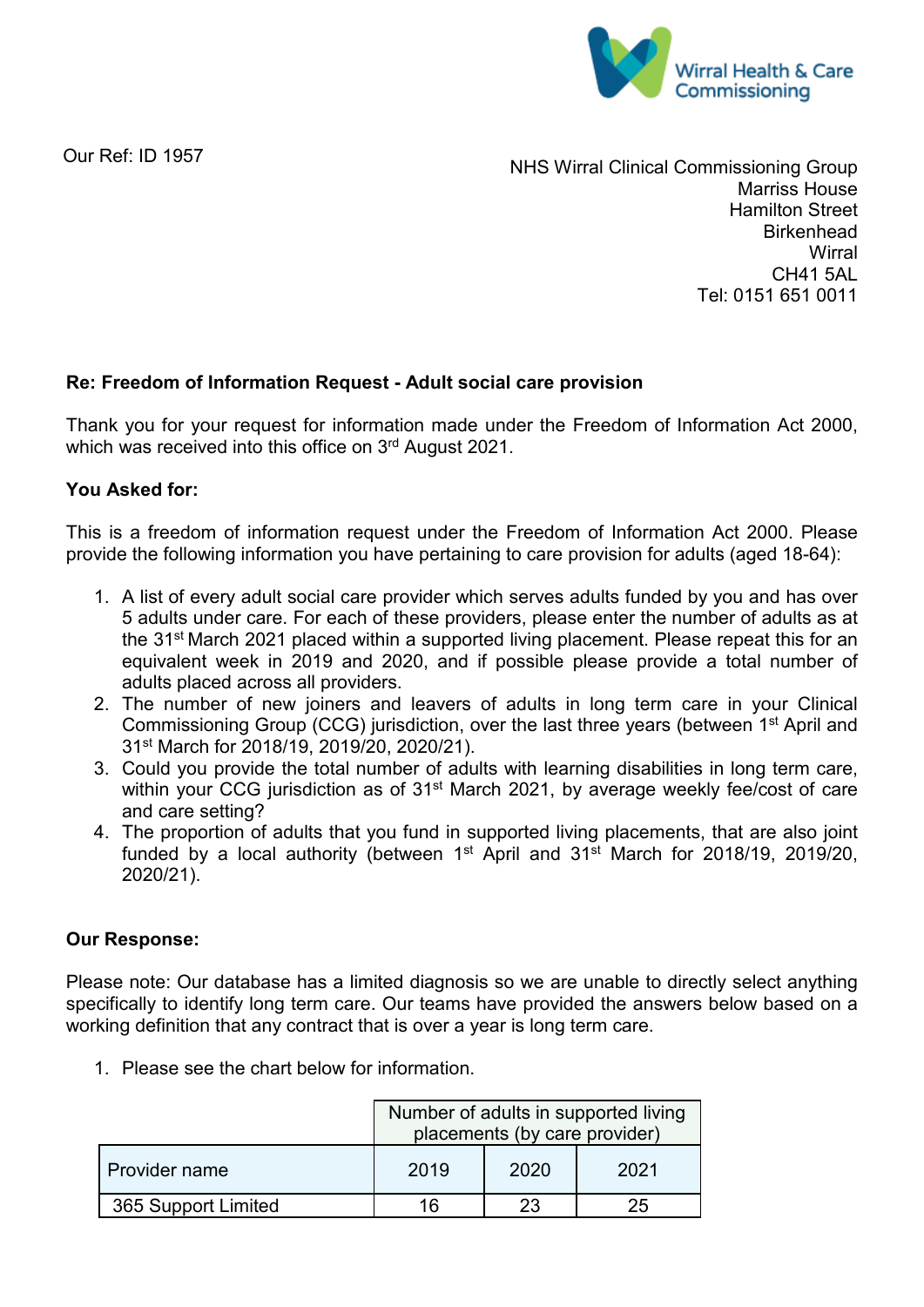| <b>Alternative Futures Group</b><br>Limited     |    | 5   |     |
|-------------------------------------------------|----|-----|-----|
| <b>Autism Together</b>                          |    | 13  | 15  |
| <b>Community Supported Living</b><br>_td        | 10 | 10  | 16  |
| Harbour supported Living<br><b>Services Ltd</b> |    | 16  | 40  |
| <b>Inclusive Lifestyles</b>                     |    | 6   | 8   |
| <b>Next Stage</b>                               | 5  |     |     |
| Northern Healthcare Limited                     |    |     | 8   |
| <b>Options for Supported Living</b>             | 8  |     | 9   |
| Support 2 Independence                          | 10 | հ   | 11  |
| Total                                           | 90 | 128 | 193 |

2. Please see the chart below for information. Please note that for this analysis "long term care" is defined as contracts over 364 days in duration. This analysis just considers contracts reported in Broadcare. Patients can have multiple contracts over time and the methodology used to calculate these figures does not exclude a patient who had joined previously from being reported in future years, so a patient who is listed above as a joiner in 2018/2019 with one or more contracts over a year in duration could also be listed as a joiner in 2019/2020 if they have a change in care needs and start a new long term contract in 2019/2020 for example. These figures are unique patients within the year so for instance although there were 634 new patients starting contracts within 2020/2021 between them they started 678 different contracts all in excess of a year in duration as of August 2021. As well as this, the patients could easily have started many other shorter term contracts. FNC (Funded Nursing Care) contracts are generally stopped and restarted as new contracts at the beginning of each financial year so a patient who started on FNC in the middle of the year would not be included here but almost all FNC contracts would end at the end of each year and new contracts would start the following year.

|                             | Number of adults joining and leaving long term care in<br><b>CCG</b> jurisdiction |         |                |         |         |         |
|-----------------------------|-----------------------------------------------------------------------------------|---------|----------------|---------|---------|---------|
| Care setting                | 2018/19                                                                           |         | 2019/20        |         | 2020/21 |         |
|                             | <b>Joiners</b>                                                                    | Leavers | <b>Joiners</b> | Leavers | Joiners | Leavers |
| Adults in long<br>term care | 1001                                                                              | 582     | 752            | 739     | 634     | 525     |

3. Please see the chart below for information.

|                            | Average weekly fee of adults with learning disabilities (i.e. paid to the care<br>provider by adult social care, e.g. excluding rent costs in supported living) |                |                 |                   |        |                              |                   |                    |
|----------------------------|-----------------------------------------------------------------------------------------------------------------------------------------------------------------|----------------|-----------------|-------------------|--------|------------------------------|-------------------|--------------------|
|                            | Less<br>than<br>£500                                                                                                                                            | £500-<br>£750  | £750-<br>£1,000 | £1,000-<br>E1,250 | £1,500 | £1,250- $E1,500$ -<br>£2,000 | £2,000-<br>£2,500 | More than<br>£2500 |
| <b>Residential</b><br>care | 4                                                                                                                                                               | $\overline{2}$ | 4               |                   | 2      | 8                            | 9                 |                    |
| Supported<br>living        | 15                                                                                                                                                              |                | 8               | 5                 |        | 8                            | 3                 | 6                  |